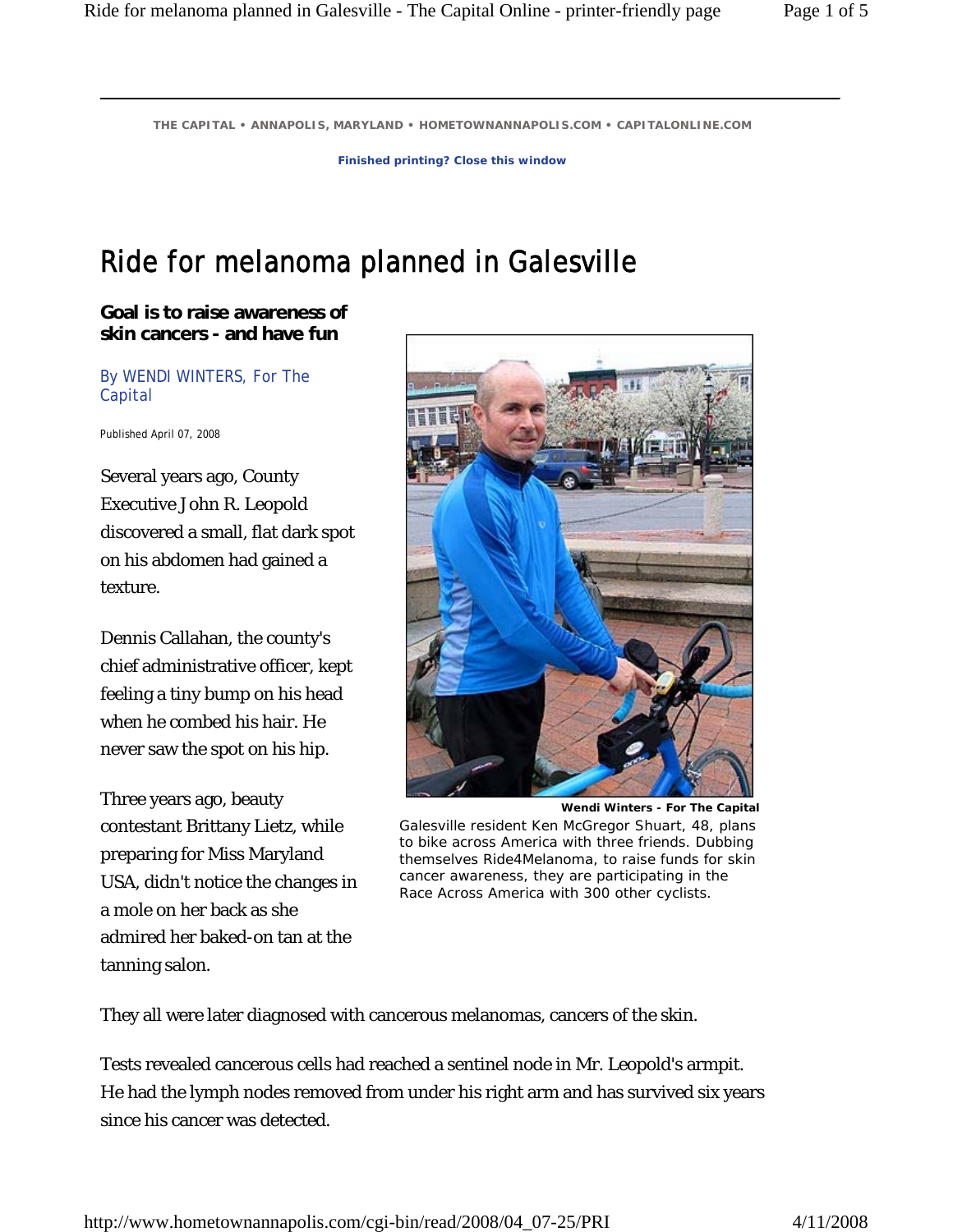It's been five years since Mr. Callahan's melanoma was removed. Shortly after his diagnosis, he discovered his father had died of melanoma. He now wears a hat when he's outside and, to avoid overexposure to the sun, he reluctantly stopped sailing and curtailed his golfing.

"My Hollywood days are over," he quipped.

Despite a telltale scar on her back from her surgery, Ms. Lietz won the Miss Maryland tiara in 2006. Skin cancer awareness became her platform.

All three have made melanoma awareness a personal campaign.

It's personal for 48-year-old Galesville resident Ken McGregor Shuart, too.

His 50-year-old sister, landscape de-signer Cindy Shuart of Epping Forest, was diagnosed with melanoma on her back. The Stage I cancer was caught in time: she's in remission. But, a week later, Mr. Shuart had surgery to remove yet another patch of basal cells - a common form of skin cancer - from behind his ear and off his collarbone. He's had several procedures: tiny scars mark his face and scalp.

"I realized both my parents, Cindy, my brother Steve and I have all had basal cells removed. Suddenly, skin cancer went from being a disfiguring nuisance to the real deal," he said. "Skin cancer is part of my family history and my future. I asked what can I do? I'm a computer programmer and an athlete."

According to National Cancer Institute statistics, one in 58 men and women will be diagnosed with melanoma of the skin during their lifetime. Anne Arundel County has a death rate due to melanoma of 17 people per year, or 3.6 melanoma deaths per 100,000 people, and higher than the national average of 2.6 deaths per 100,000 people. St. Mary's (5.1), Carroll County (4.6), and Allegany County (3.8), are the only Maryland counties with higher rates.

After consulting with his wife, Jody, and son Gavin, 15, Mr. Shuart, a systems analyst for Florida-based CPS Systems, formed a team to raise money for the Children's Melanoma Prevention Foundation, a program that educates school children to be "SunAware."

With three friends, he entered the 3,000-mile Race Across America. It's not for the faint of heart. Race Across America starts in early June in Oceanside, Calif., with 300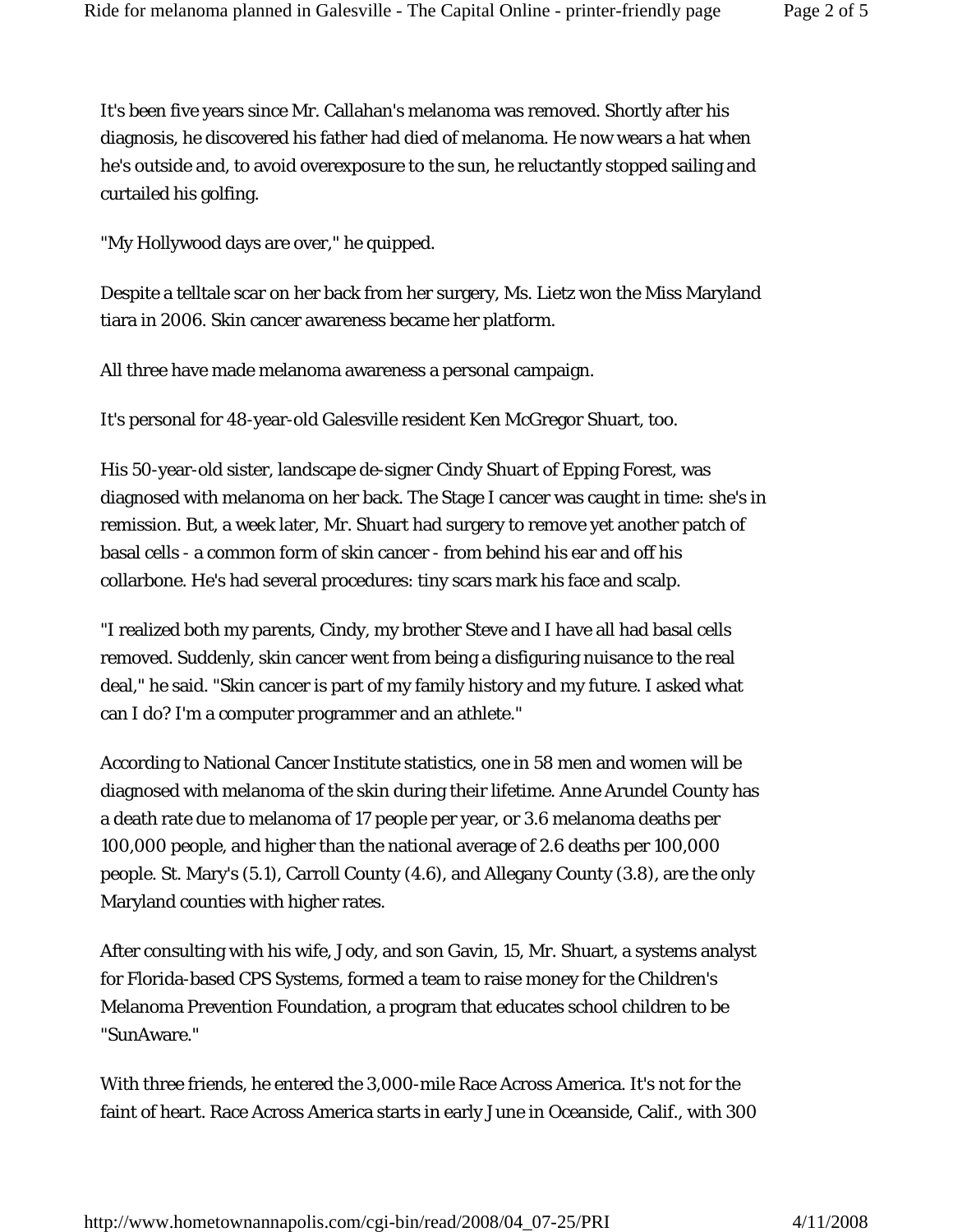participants from around the world, and ends in mid-June at the finish line at Annapolis' City Dock.

"Other teams use the race as a platform for their charities; ours is to raise money for a nationwide program about skin cancer awareness," he said.

Begun in 1982, the Race Across America is now the longest tenured ultra-distance bicycle endurance competition in the world. The race has attracted nearly 70 two-, four- and eight-person teams and two dozen soloists.

The Team Ride4Melanoma hopes to raise \$100,000 in pledges and donations during their race to benefit the Children's Melanoma Prevention Foundation.

Joining Mr. Shuart is Washington, D.C., resident Jody Bennett, 44, director of sports marketing for Velocity Sports & Entertainment; Stuart Levy, 47, of Fairfax, a planning and budget specialist for the Office of Federal Housing Enterprise Oversight; and 41 year-old Steve Laurenson, also of Fairfax, a commercial real estate agent for Marcus & Millichap Real Estate Investment Services.

The four are avid adventure racing participants.

"We usually go 24- to 48-hours non-stop. We're given a map and compass and have to navigate to various points on a racecourse. It involves mountain biking, trail running, canoeing, white water swimming, ropes, rappelling, zip lines," Mr. Shuart explained. "We go all day and night with just the food and water on our backs. Once, we had to swim across a freezing lake at 3 a.m. to reach a checkpoint. If anyone had refused, we'd be disqualified."

Biking 3,000 miles in one-hour relays, then, should be a breeze. "Each team rider only has to go six hours each day, an hour at a time," he said confidently. "We get to rest."

"We have a 10-person road crew including a cook, drivers and navigators, two cars and a 35-foot RV," Mr. Shuart said. "We're getting donations and sponsorships to cover our costs. Capital Bicycle, Annapolis Dermatology Associates, the Dermatology Nurses Association and Coolibar, a protective apparel company, are all helping."

Though the race will be nationally televised, Team4Melanoma is designing a Web site, complete with maps, daily blogs by the riders and games. Mr. Shuart is hoping the Web site will attract children, who also will read his messages about preventing sun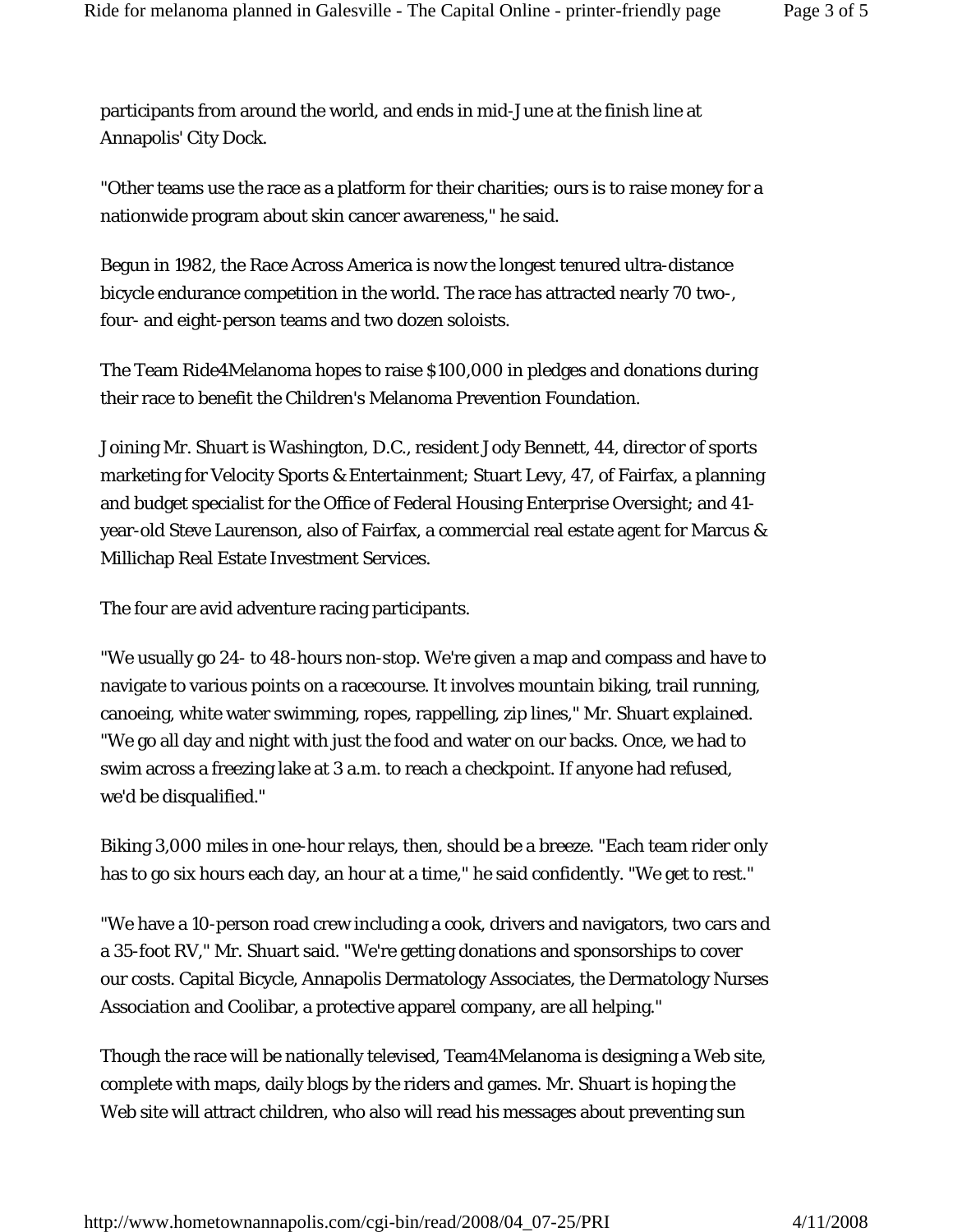damage to their skin at an early age.

On April 20, Mr. Shuart is organizing the Ride4Melanoma at the Carrie Weedon Science Center, at the end of Main Street in Galesville. The event is not a race. It is a day of cycling along the shores of the Chesapeake Bay. Participants will enjoy rides of either 10, 20 or 50 miles through rolling horse and farm country while drinking in spectacular views of south county.

Riders can start anytime between 8 a.m. and 10 a.m. and must return to the startfinish line by 3 p.m.

The registration fee is \$35 per person, a tax-deductible donation to the Children's Melanoma Prevention Foundation. Some riders also are downloading a pledge form from the Ride4Melanoma Web site and asking friends and family to sponsor their one-day ride.

There also will be a silent auction and raffle at the Carrie Weedon Science Center. If you are riding, please wear a bike helmet and plenty of sunscreen.

Mr. Shuart hopes to raise funds for the team's efforts and for the roundation, raise awareness about skin cancers and prevention techniques, and he said, "to have fun!"

To register for the Ride4Melanoma or for more information, visit the Web site www.ride4melanoma.com/Registration.com or contact Mr. Shuart at 202-256-6424.

"I'm amazed how many people have had a melanoma, the number is pretty staggering," said Mr. Callahan. "If it happened to us, it can happen to you."

Wendi Winters is a freelance writer living on the Broadneck Peninsula.

- No Jumps-

Close this window



Contact Us ¦ Register ¦ Feedback ¦ Take Our Site Survey